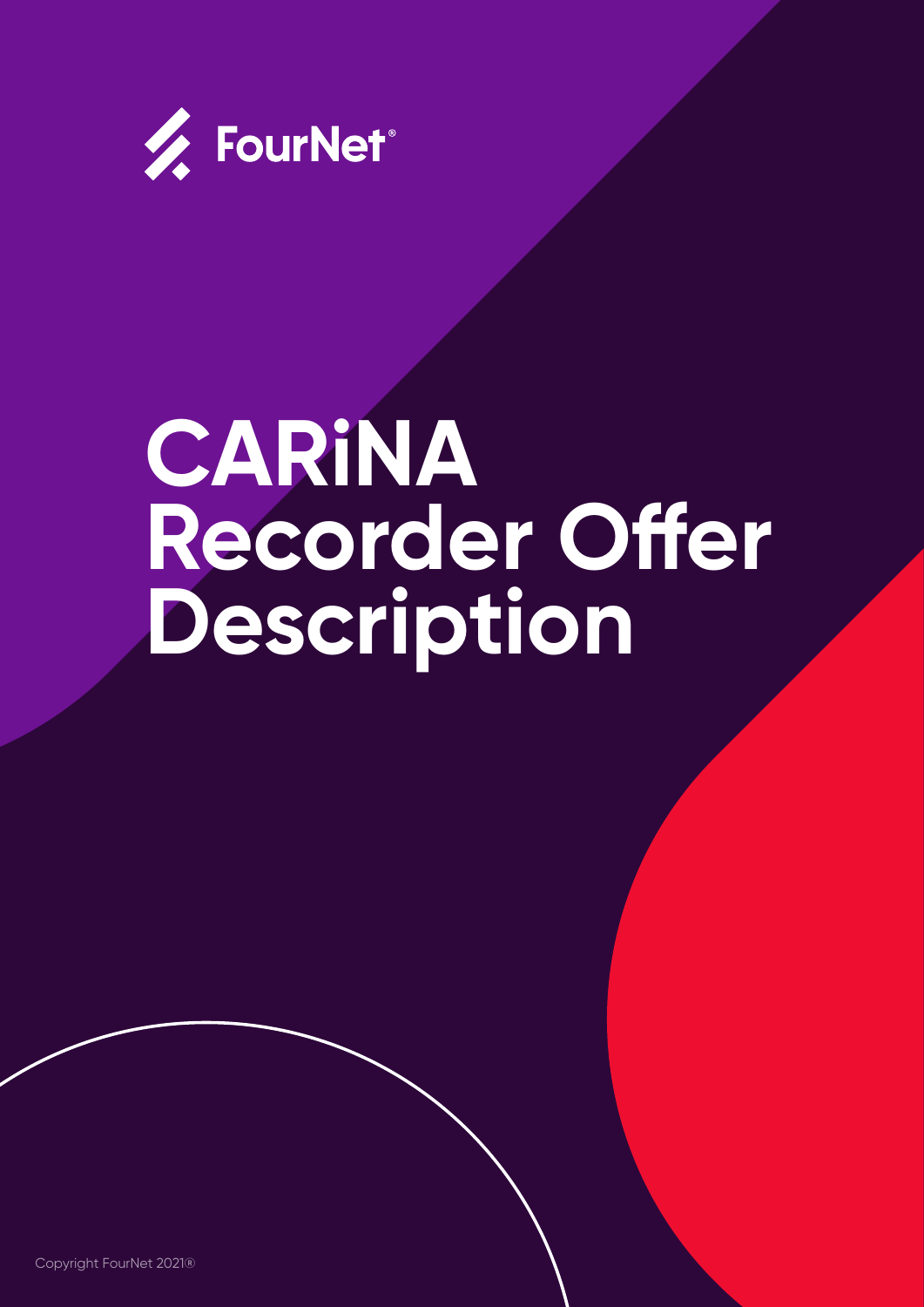## **Abstract**

The FourNet CARiNA recorder is Versatile and easy to use, it is an innovative call and screen recording solution which allows you to reliably record, store and effortlessly play back all of your business calls and associated screen activity. The CARINA recorder is integrated with several Telephony platforms Including Avaya, Mitel and Microsoft Teams. The CARiNA recorder has passed compatibility testing with the Avaya AURA and IP Office systems and is supported by Avaya pursuant to the Devconnect program.

## **Details**

The CARINA recorder can work in a simplex configuration or Dual Data Centre Active/ Active configuration.

The Dual Data centre configuration consists of two active recorders both recording calls in unison. The recorded call will exist on both recorders for resilience.

The recorders may be hosted on Physical Hardware, Virtualised Private Servers or Public Cloud Servers. FourNet can provide solutions for all options. FourNet can offer options for long-term low cost storage including NAS and Public Cloud storage.

The CARiNA User interface is known as the "Central Playback Server' the Central Playback Server has a database of pointers to the location of the recordings. In an Active/Active configuration one of the recorders is nominated as the Primary Recorder, the Central Playback Server will play recordings from the primary recorder unless the primary recorder is down, in which case the recording will be used. It is also possible to archive recordings to long-term storage. The Central Playback Server will play recordings from the longterm storage, though the access time will be slower than on-line storage. FourNet can supply and support NAS storage, immutable storage or tape storage to meet customer references.

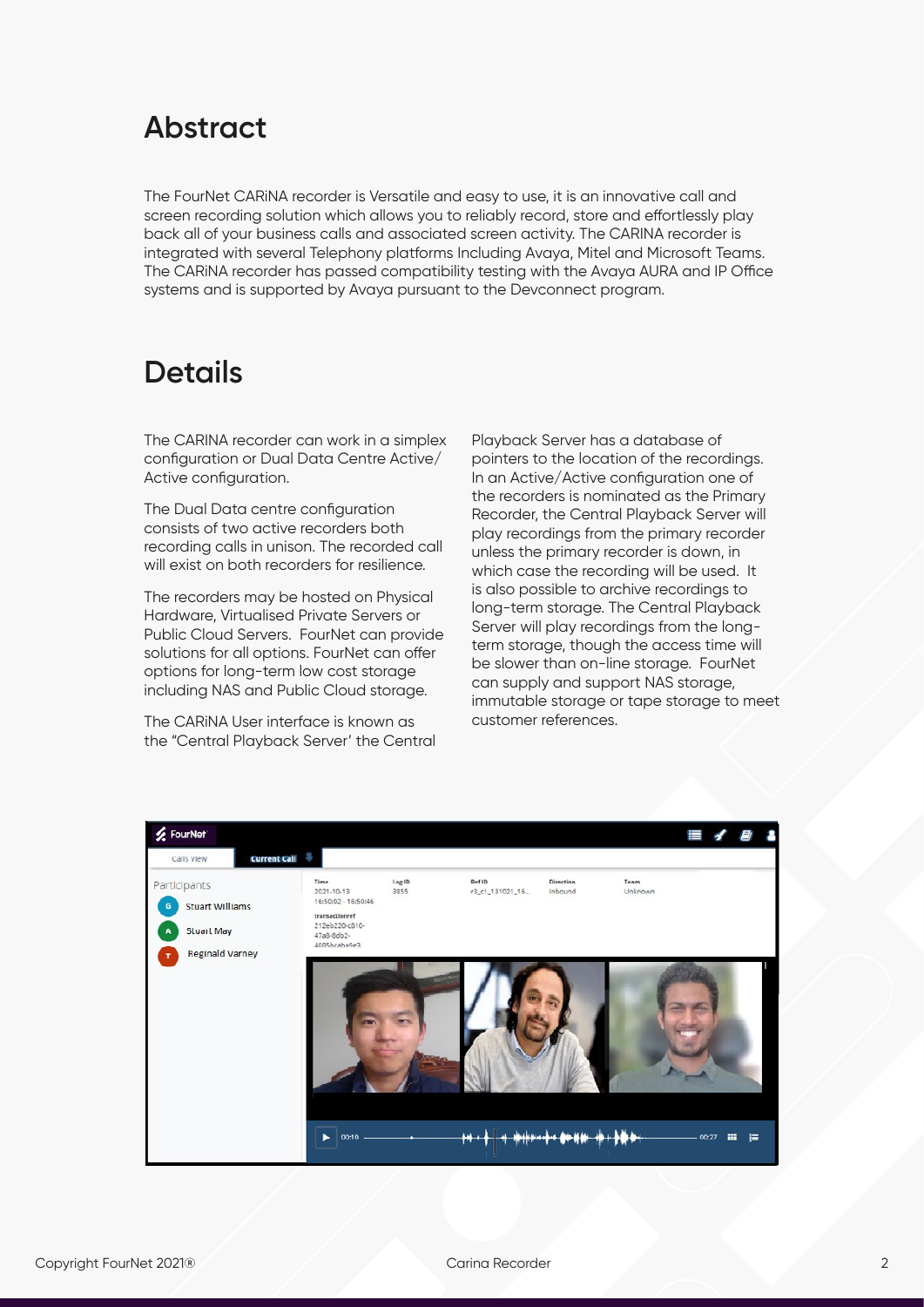CARINA integrates closely with Avaya AURA and IP Office; it also integrates with Mitel, Shoretel, Cisco and Openscape platforms. CARINA is also able to record calls directly from most SBC's using the SIP-REC protocol.

CARiNA now also records UC sessions on the Microsoft Teams platform; this includes desk to desk voice, video and shared content. it is also able to record conference room sessions including all participant voice, video, shared content and meeting room chat.

This means that CARiNA is very effective in a mixed technology environment. A single pane of glass can be used to record and playback content from multiple telephone system, Teams Direct routing and native teams content.



The Central Playback Server has a versatile and intuitive Quality Evaluation tool which enables sampling of recordings for use in employee performance reviews, training needs evaluation and customer satisfaction review.

It is also possible to group recordings into an "Incident", and sort them by the date/ time recorder to promote understanding of complex interactions over many hours or days.

The Central Playback Server has a flexible role-based permissions approach to ensure that staff only get access to content to which they are entitled; users can also be organised into teams for ease of configuration.

The CARiNA Teams recording BoT is hosted in Microsoft Azure. The BoT federates with a customers Teams Domain to allow access to native Teams UC activity.

The Central Playback Server also provides a powerful Dashboard; this is powerful for customers receiving a large of volume of calls, it allows customer to see when patterns are forming, and can give an overview of the volume of calls by day and team, the average duration and even highlight unusually long or short calls.